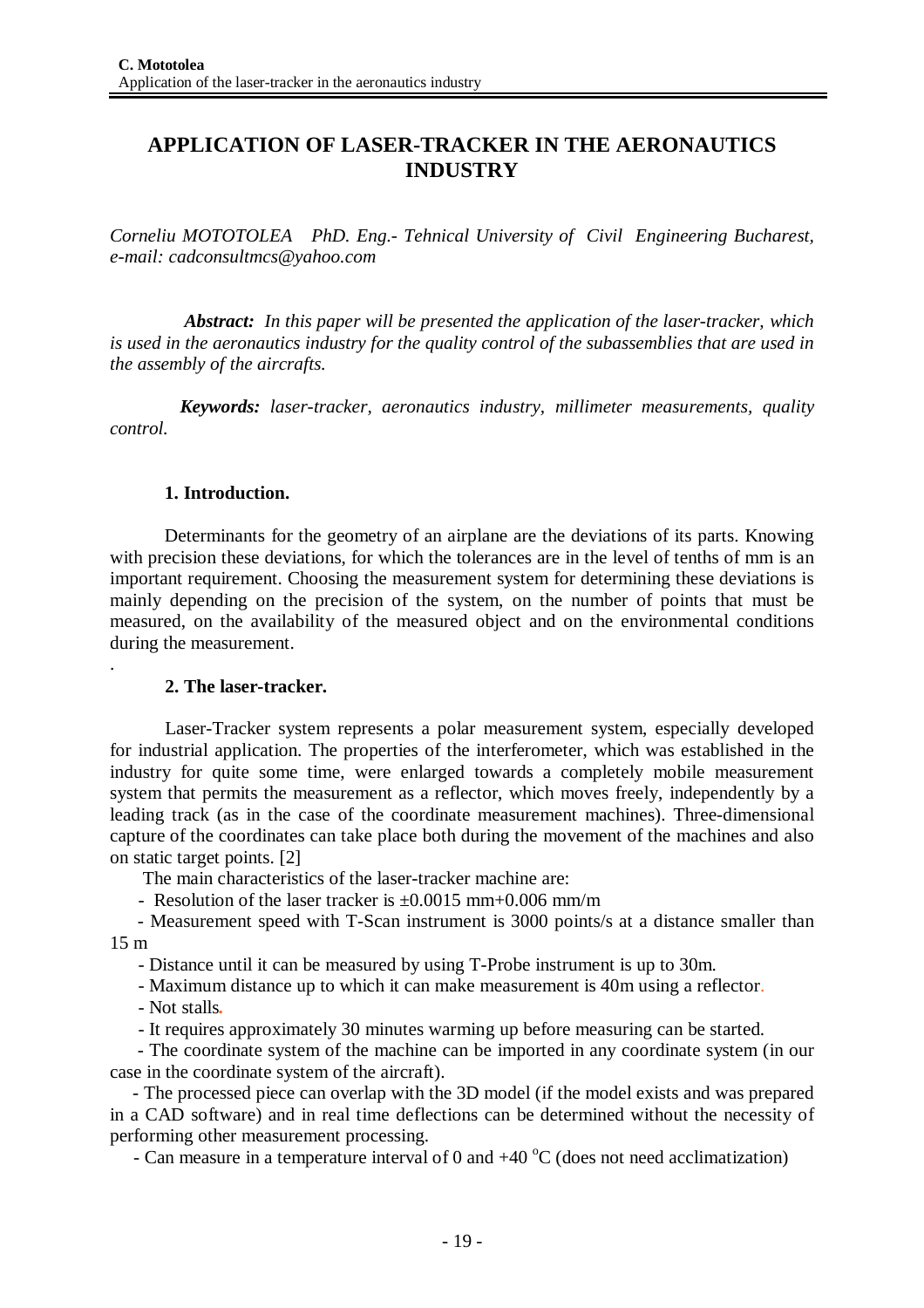- To compare the measured model with the one projected the PolyWorks 10.0 software was used.

#### **2.1. Reflectors used at the measurement.**

As target marking the laser-tracker has many types of appliances for measuring:

- A Cat-eye reflector, "Cat-eye", which consists of two hemispheres of glass. The geometry of reflector ensures the parallelism between the incidence radius and the one that it reflects. "Cat-eye" reflector is used for areas of work greater than 2 m (fig 2.1).

- A triple concave mirror, made up of 3 mirrors placed in right angle. It is mainly used for high precision measurements in a work area less than 2 m.

- A central reflector called T-Probe, which is used for precise determination of hardly accessible coordinate points and which has as auxiliary instrument a bar calibrated by known dimensions and with its help the exact position of the measured points can be obtained in 3D system (fig 2.2)



Fig 2.1. "Cat-eye" Reflector Fig 2.2. T-Probe Reflector



- another machine that is used together with the laser-tracker is a 3D scanner called T-Scan which determines the (X,Y,Z) position of the measured points with a precision of  $\pm 30 \mu$ m at a distance from the laser tracker of max 15m (fig 2.3.).





Fig 2.3. T-Scan Scanner

The advantage of the "cat-eye" is its high rotation angle, usable, in de  $\pm 60^{\circ}$ , while the triple mirror permits only one work domain of  $\pm 20^0$ . The measured values and given correction constants are reported to the center point of the sphere. The radius of the sphere is considered true offset constant. When scanning the surfaces as a result there is an offset surface, with a constant distance to the original surface. [2]

## **2.2. Experimental determination with the laser-tracker. Profile Pull Block for fuselage shell.**

The application consists in determining the work surface for a pull block of the profiles from duralumin used at the fuselage of the Airbus A320 (fig 2.4). This block was built by ROMAERO out of steel having as an initial model a block made out of polycarbonate (that requires frequent reparations for work surfaces).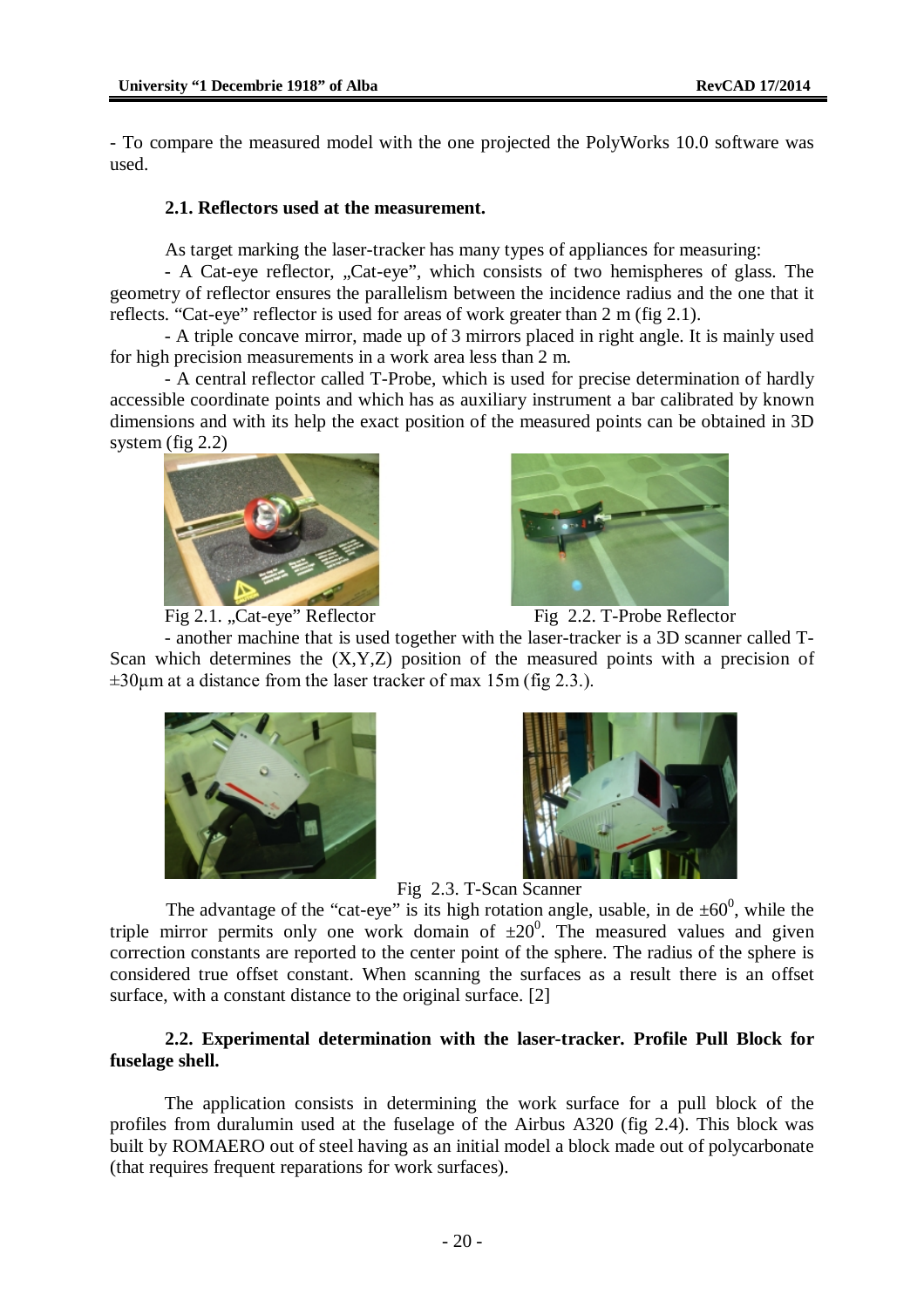



Fig.2.4. Steel Pull Block

To obtain processed active surface on block the following stages of work are required:

I. Obtain the work surface design of the aircraft that is introduced in the manufacturing process in 3D CAD format (in CATIA software in which the aircraft was designed with all its subassemblies).

The first phase (in CATIA) the outer surface of the profile will be used that will be drawn on the block to which the tolerances will be applied from the manufacturing process of the assembly on the aircraft fuselage profile. This area will be introduced in the data acquisition software (PolyWorks 10.0) where comparison will be made with the surface obtained from processing the steel block.

II. The laser - tracker is brought to optimal operating condition, to the environment temperature in which the work is performed (heating it).

III. Divide the area that is going to be scanned in strips of 10 cm - to reduce overlapping areas of the points scanned (fig.2.4.).

IV. After the device is in operating condition (after heating it), bring the laser-tracker working system in the aircraft's coordinate system by aligning three known coordinate points (alignment plan - fig.2.5) imprinted on the block that is on its retaining system (which is measured with the T-Probe device)



Fig.2.5. Alignment Plan of the Pull Block

V. With the T -Scan device the active surface work is scanned (which previously was divided into strips of about 10 cm to scan uniform and not to have overlapping of the clouds of points) (fig.2.4, fig. 2.7.).

VI. Since the T -Scan scanner and laser tracker must have permanent vision (fig. 2.6) it was decided to scan in two stages on both sides of the block. If the laser tracker loses visual contact with the T-Scan device the measurement is resumed from the alignment of the coordinate system (fig.2.5).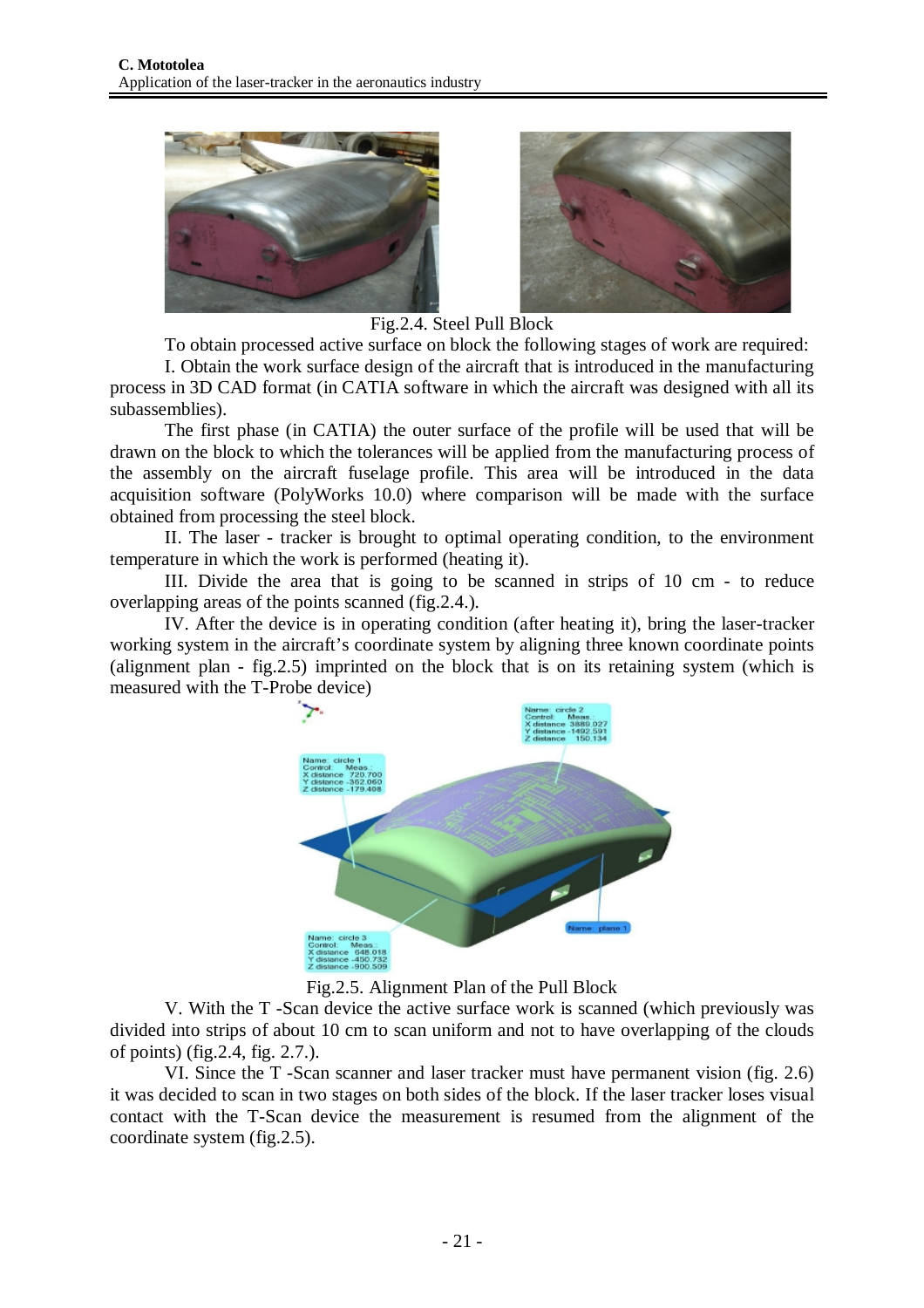

Fig. 2.6. Laser-tracker with hand scanner T-Scan. [1]





VII. Point clouds partially overlap as a result of the measurements. After scanning a mesh type surface is generated by merging scan point clouds (fig.2.7.). To the resulting surface a precision alignment is performed (which is allowed by the software) with the designed surface obtained from the 3D model (taken from CATIA) of the profile to be achieved (fig.2.8.). If the measured section falls within the tolerance ranges then the active surface of the block can be used in the shaping of the aircraft's wing profile. If the measured section does not fall within tolerances range then areas where deviations from tolerance ranges appear are processed after they have been previously identified.



Fig 2.8.Scanned surface – representing results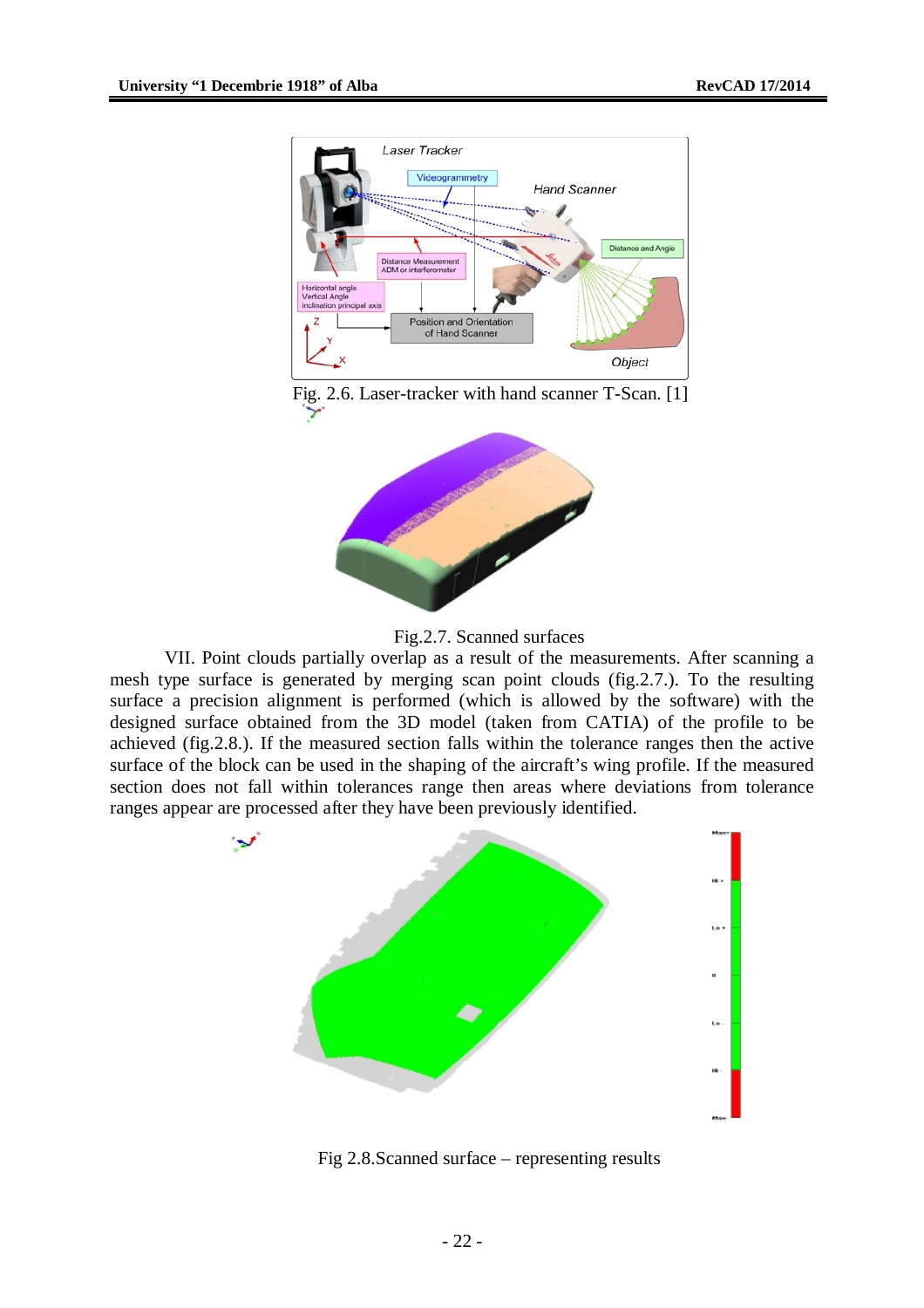| <b>Table Type</b>                       | <b>Data to Reference (Data Point)</b> |
|-----------------------------------------|---------------------------------------|
| Cmp Object(s)                           | 200 1, 200 2                          |
| Ref                                     | RA201                                 |
| Cmp Angle                               |                                       |
| HiTol +                                 | 0.350000                              |
| HiTol-                                  | $-0.350000$                           |
| Err Dir                                 | Shortest Distance                     |
| #Points                                 | 1574562                               |
| Mean                                    | $-0.000283$                           |
| StdDev                                  | 0.071098                              |
| RMS Error                               | 0.071099                              |
| Max Error                               | 0.499712                              |
| Min Error                               | $-0.499367$                           |
| Pts within $+/-(1 * \text{StdDev})$     | 1091995 (69.352302%)                  |
| Pts within $+$ /- $(2 * \text{StdDev})$ | 1501573 (95.364489%)                  |
| Pts within $+$ /-(3 * StdDev)           | 1568026 (99.584900%)                  |
| Pts within $+$ /- $(4 * \text{StdDev})$ | 1573592 (99.938396%)                  |
| Pts within $+$ /- $(5 * \text{StdDev})$ | 1574089 (99.969960%)                  |
| Pts within $+$ /- $(6 * \text{StdDev})$ | 1574329 (99.985202%)                  |
| #Pts Out of HiTol                       | 498 (0.031628%)                       |
| Surface Out of HiTol                    | 0.024356%                             |

# Table 2.1 Scan results of the active block surface

VII. More detailed verification in some areas of the results of the performed determinations, in case in which is necessary, in can be done in sections, it is possible to be obtained from any areas of the controlled piece, on a suitable representation level, with the help of the data processing software. Some sections in the verified areas are presented below.

Deviations from the theoretic profile for the fuselage section to be within the tolerance range must be between  $\pm 1$ mm.

After the measurement it was obtained that:

- 49.786% of the surfaces fall within in [-0.35,0] mm interval
	- 50.182% of the surfaces fall within the [0,0.35] mm interval
- 0.007% of the surfaces fall within the [-1,-0.35] mm interval
- 0.024% of the surfaces fall within the [0.35,1] mm interval

The measured block falls within the tolerance range.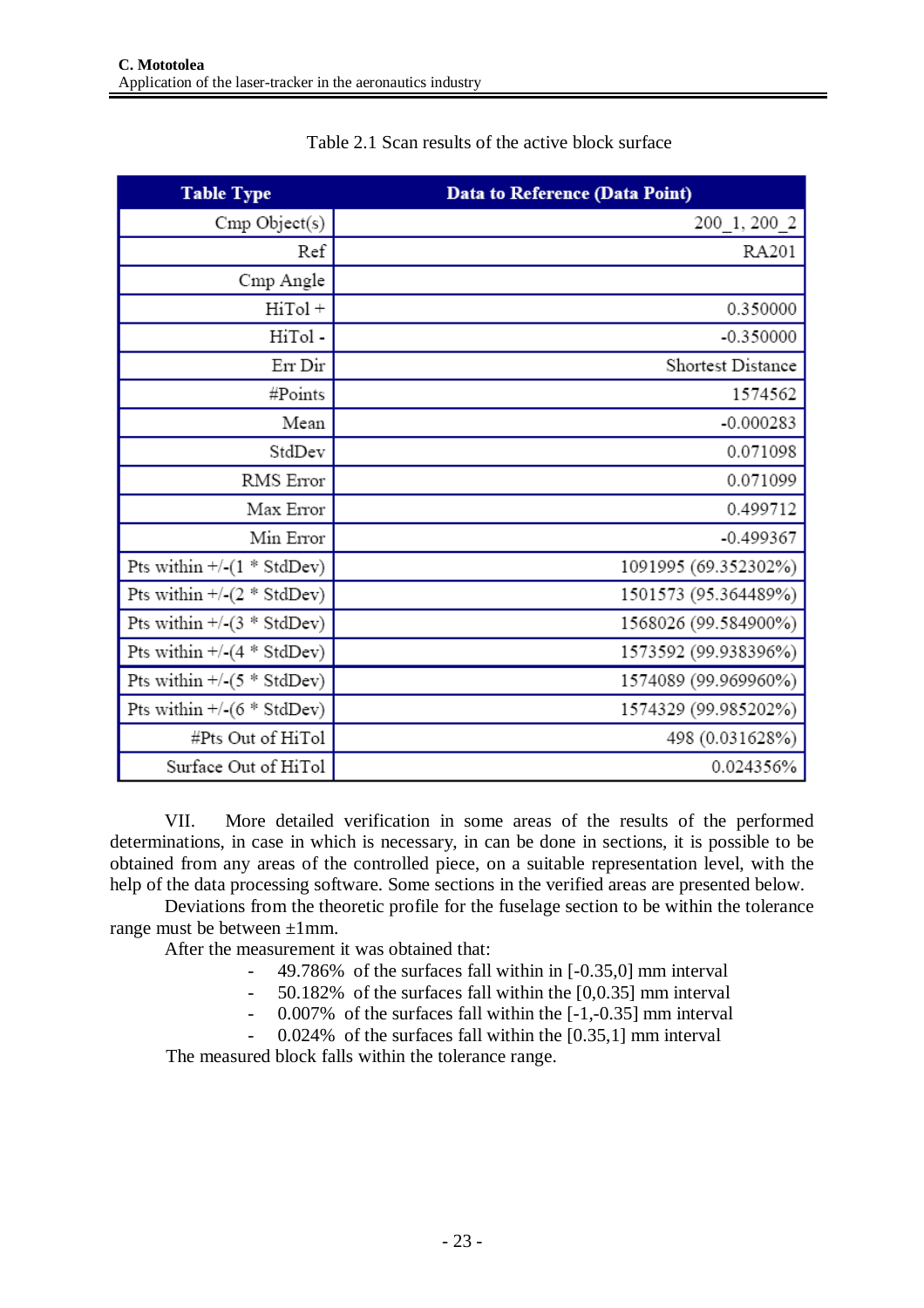

Fig.2.9. Deviations representation in various section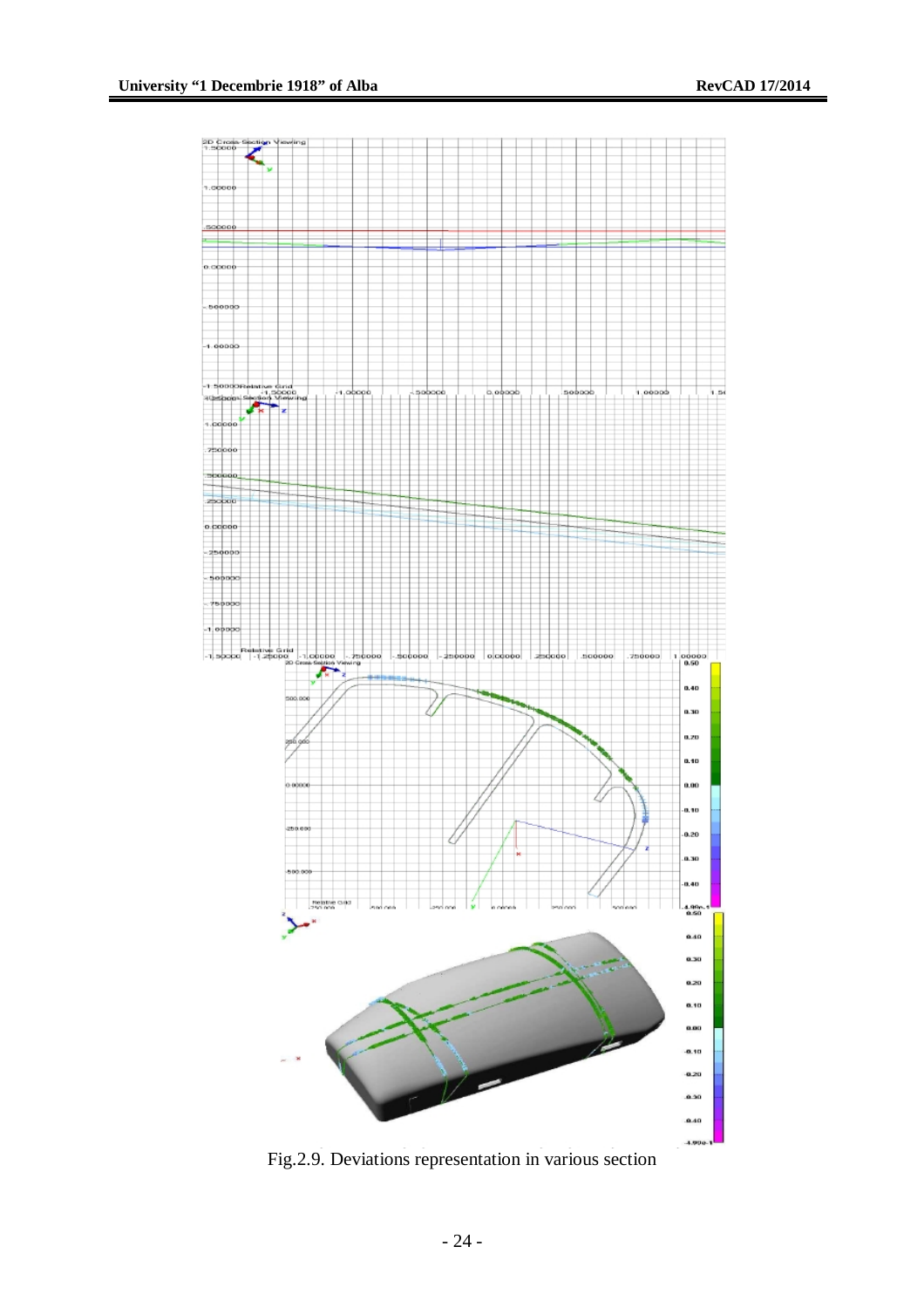| Cmp Dist                          | 0.25   |       |          |          |          |             |        |        |
|-----------------------------------|--------|-------|----------|----------|----------|-------------|--------|--------|
| Cmp Angle                         |        |       |          |          |          |             |        |        |
| Err Dir                           | Short. |       |          |          |          |             |        |        |
|                                   | Dist.  |       |          |          |          |             |        |        |
| Name                              | Index  | Pints | StdDev   | RMS      | Max      | Min Error   | %Out   | %Out   |
|                                   |        |       |          | Error    | Error    |             | HiTol  | LoTol  |
| cross-section 1                   |        | 905   | 0.090383 | 0.092534 | 0.248991 | $-0.248585$ | 0.0000 | 0.0000 |
| cross-section 2                   | 2      | 1025  | 0.073174 | 0.083036 | 0.245634 | $-0.155299$ | 0.0000 | 0.0000 |
| cross-section 3                   | 3      | 1794  | 0.076245 | 0.085906 | 0.246481 | $-0.248370$ | 0.0000 | 0.0000 |
| cross-section 4                   | 4      | 960   | 0.081028 | 0.081016 | 0.216597 | $-0.224467$ | 0.0000 | 0.0000 |
| $(x=1402.592)$                    |        |       |          |          |          |             |        |        |
| cross-section 5<br>$(x=2864.025)$ | 5      | 1099  | 0.067077 | 0.112844 | 0.247465 | $-0.198008$ | 0.0000 | 0.0000 |
| cross-section 6<br>$(z=412.118)$  | 6      | 3514  | 0.073666 | 0.080287 | 0.248166 | $-0.241469$ | 0.0000 | 0.0000 |

Table 2.2 Representing the deviation in sections

### **3. Conclusions**

Measurement technique, respectively the determination of the three-dimensional coordinates (3D), starting from simple deformation measurement cases, is used efficiently in many and diverse domains.

Measurement with laser-tracker is a process in which measured dimension is quantitatively compared with a reference dimension of a same type. From the result of a measurement conclusions can be drawn regarding the followings:

- quality of the measured object, example if the piece is suitable or it is not suitable, and if deviation can be corrected;

- the processing parameters, for example if the process is adequate, the status of the machinetools, regulating the production process parameters, choosing the tool for processing;

- capacity of the supplier to produce products with the required characteristics

Advantages of using the laser-tracker:

Can be used to measure the area of known coordinate points, to scan surfaces and the combination of these two, which makes this a complete quality control system of the pieces obtained as a result or during the processing.

- Allows importing its coordinate system in any coordinate system (in our case the coordinate system of an aircraft).

- Can be transported in an area where the products are processed, measurement of the pieces done even during the manufacturing process and it is not necessary demount/mount the pieces of the processing machines in order to perform intermediate verifications.

Can operate in a large temperature interval  $(0, +40^{\circ}C)$  – does not need acclimatization.

Being a complex measurement machine the laser-tracker offers today lots of usage possibilities in diverse branches of the industry. This can replace old fashion machines as it would be measurement machines in coordinates, measurement systems with theodolite and laser scanners.